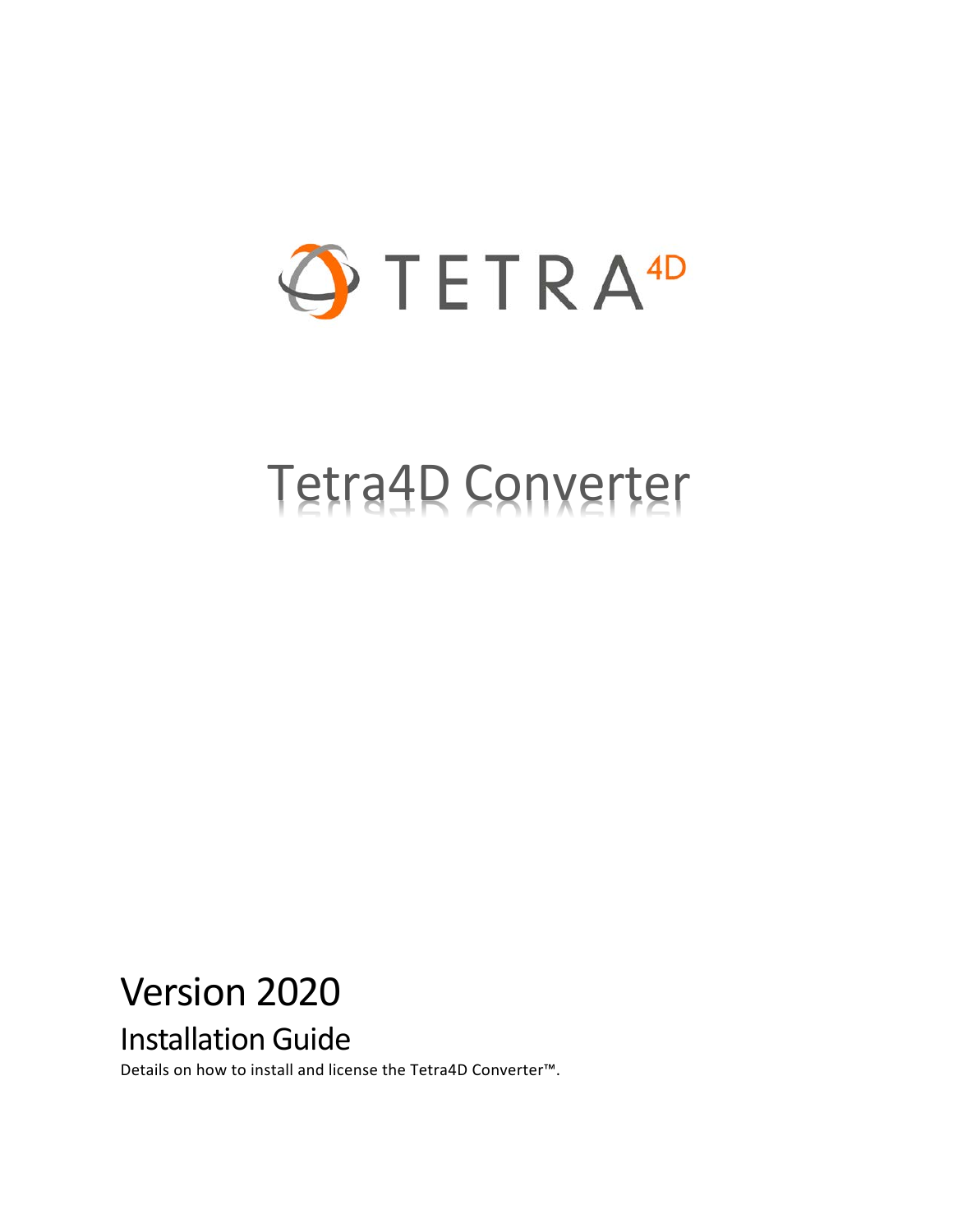### **Table of Contents**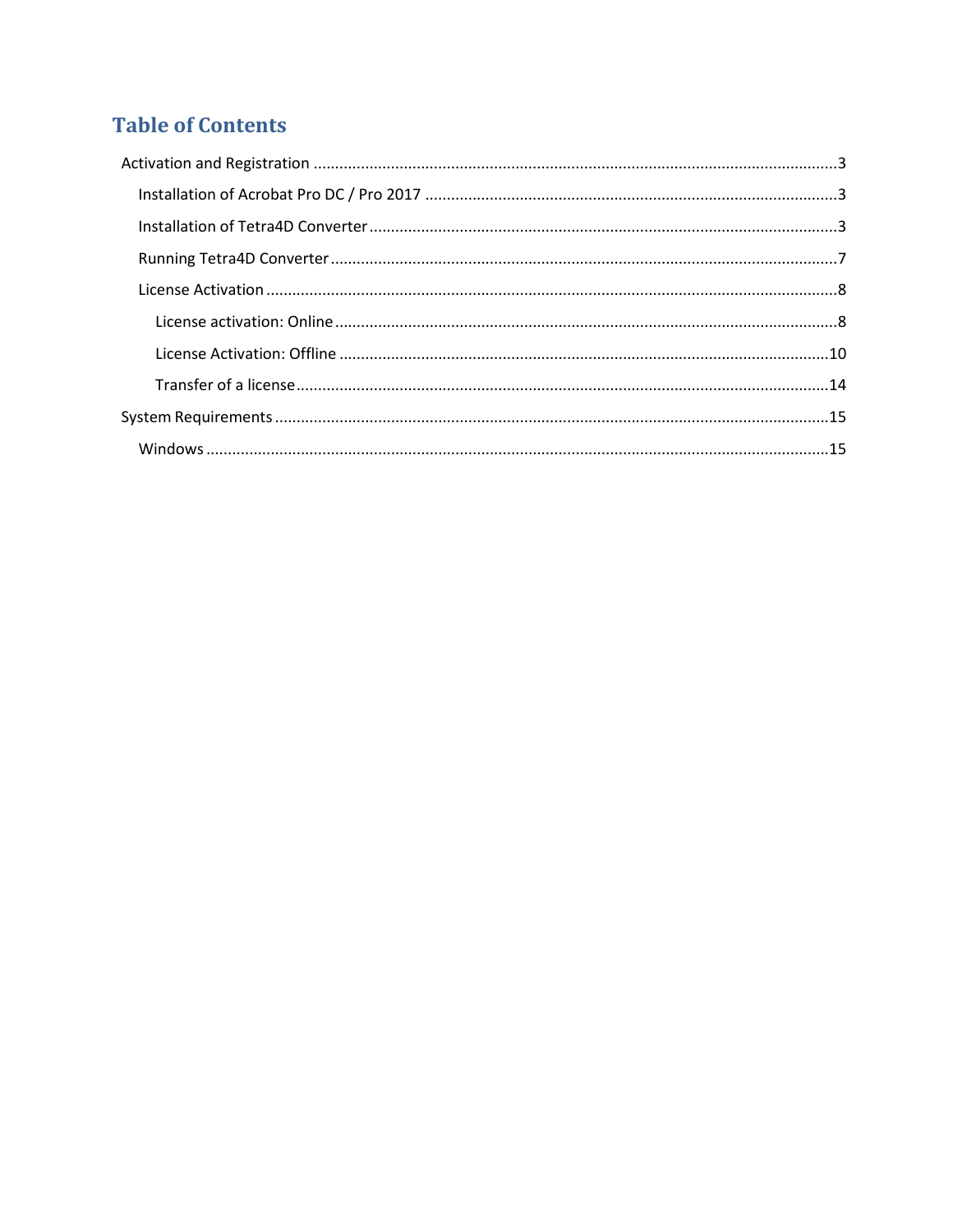## <span id="page-2-0"></span>**Activation and Registration**

#### <span id="page-2-1"></span>**Installation of Acrobat Pro DC / Pro 2017**

Tetra4D Converter has been developed as an Add-in for Adobe® Acrobat® Pro and supports versions DC ad 2017. As such, Acrobat Pro DC or Pro 2017 is required to be installed for Tetra4D Converter to function.

A free trial of Acrobat Pro DC can be downloaded at: [http://www.adobe.com/cfusion/tdrc/index.cfm?product=acrobat\\_pro](http://www.adobe.com/cfusion/tdrc/index.cfm?product=acrobat_pro)

Please refer to<https://helpx.adobe.com/creative-cloud/learn/tutorials/acrobat.html#get-started> and <https://helpx.adobe.com/document-cloud.html> for detailed instructions and troubleshooting related to Acrobat Pro DC / Pro 2017.

If you have not yet purchased Acrobat Pro, it can be purchased along with Tetra4D Converter as a package called *Tetra4D Converter Suite* online at:<http://www.tetra4d.com/store>

#### <span id="page-2-2"></span>**Installation of Tetra4D Converter**

- 1. Download and run the "Tetra4D Converter" installer. The installer should have been emailed to you along with your license/serial number. You can also find it in your [Customer Portal](https://checkout.na1.netsuite.com/app/center/nlvisitor.nl/c.1268810/sc.6/.f)
- 2. Select the desired setup language and choose **OK**:

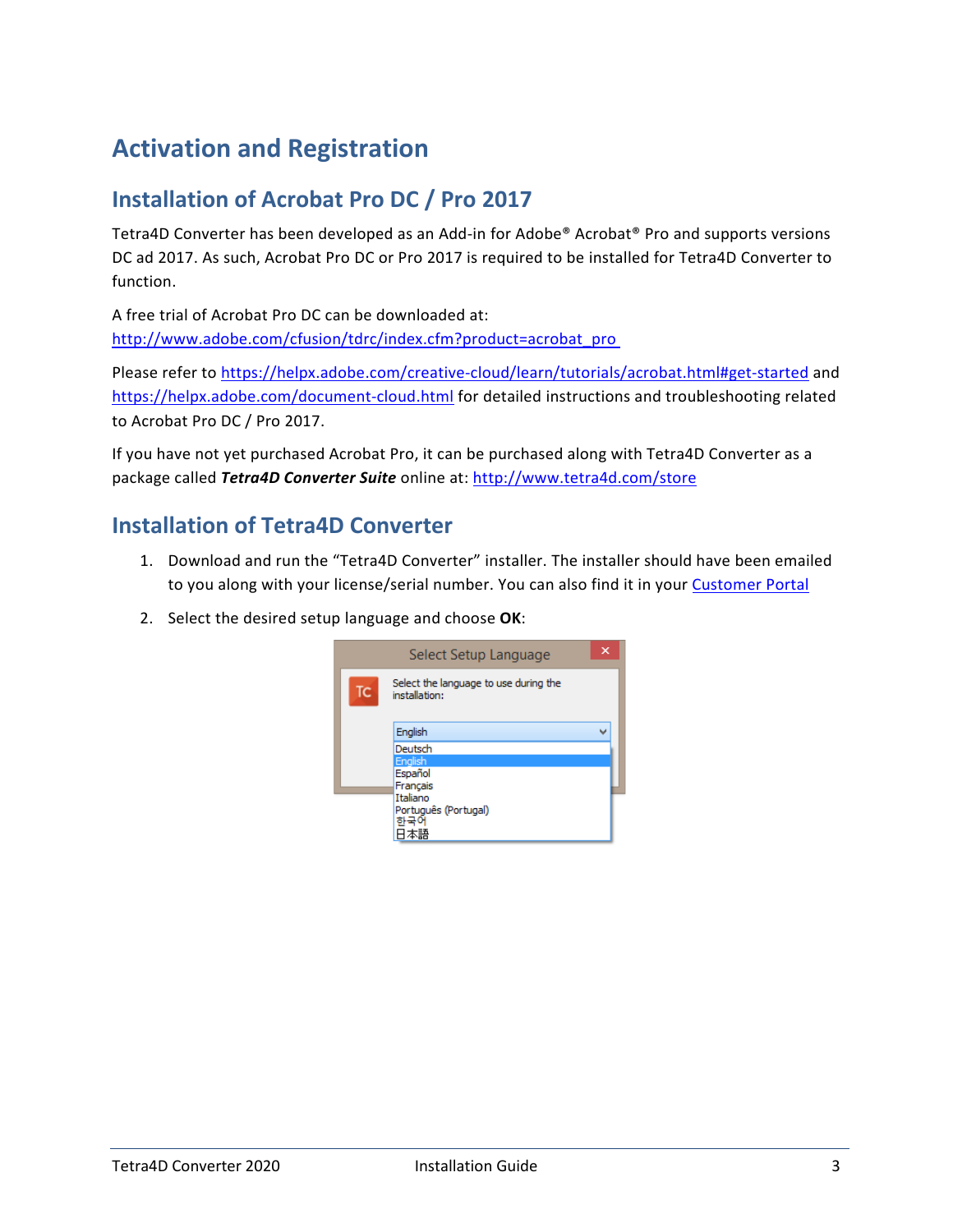3. The installation programs welcome screen is then displayed. Click **Next** to continue:



4. Read and accept the End User License Agreement, then click **Next** to continue:

|                                                                                                                                      | Setup - Tetra4D Converter | $\times$ |
|--------------------------------------------------------------------------------------------------------------------------------------|---------------------------|----------|
| <b>License Agreement</b>                                                                                                             |                           |          |
| Please read the following important information before continuing.                                                                   |                           |          |
| Please read the following License Agreement. You must accept the terms of this<br>agreement before continuing with the installation. |                           |          |
| Tetra4D Converter™ Software License Agreement                                                                                        |                           |          |
| NOTICE TO USER: PLEASE READ THIS AGREEMENT CAREFULLY. BY COPYING,                                                                    |                           |          |
| INSTALLING OR USING ALL OR ANY PORTION OF THE SOFTWARE YOU ACCEPT                                                                    |                           |          |
| ALL THE TERMS AND CONDITIONS OF THIS AGREEMENT, INCLUDING, IN                                                                        |                           |          |
| PARTICULAR THE LIMITATIONS ON: USE CONTAINED IN SECTION 2;<br>TRANSFERABILITY IN SECTION 4; WARRANTY IN SECTIONS 6 AND 7; LIABILITY  |                           |          |
| IN SECTION 8; CONNECTIVITY AND PRIVACY IN SECTION 14; AND SPECIFIC                                                                   |                           |          |
| PROVISIONS AND EXCEPTIONS IN SECTION 15, YOU AGREE THAT THIS                                                                         |                           |          |
| AGREEMENT IS LIKE ANY WRITTEN NEGOTIATED AGREEMENT SIGNED BY YOU.<br>THIS AGREEMENT IS ENFORCEABLE AGAINST YOU AND ANY LEGAL ENTITY  |                           |          |
|                                                                                                                                      |                           |          |
| I accept the agreement                                                                                                               |                           |          |
| I do not accept the agreement                                                                                                        |                           |          |
|                                                                                                                                      |                           |          |
|                                                                                                                                      | $<$ Back<br>Next          | Cancel   |
|                                                                                                                                      |                           |          |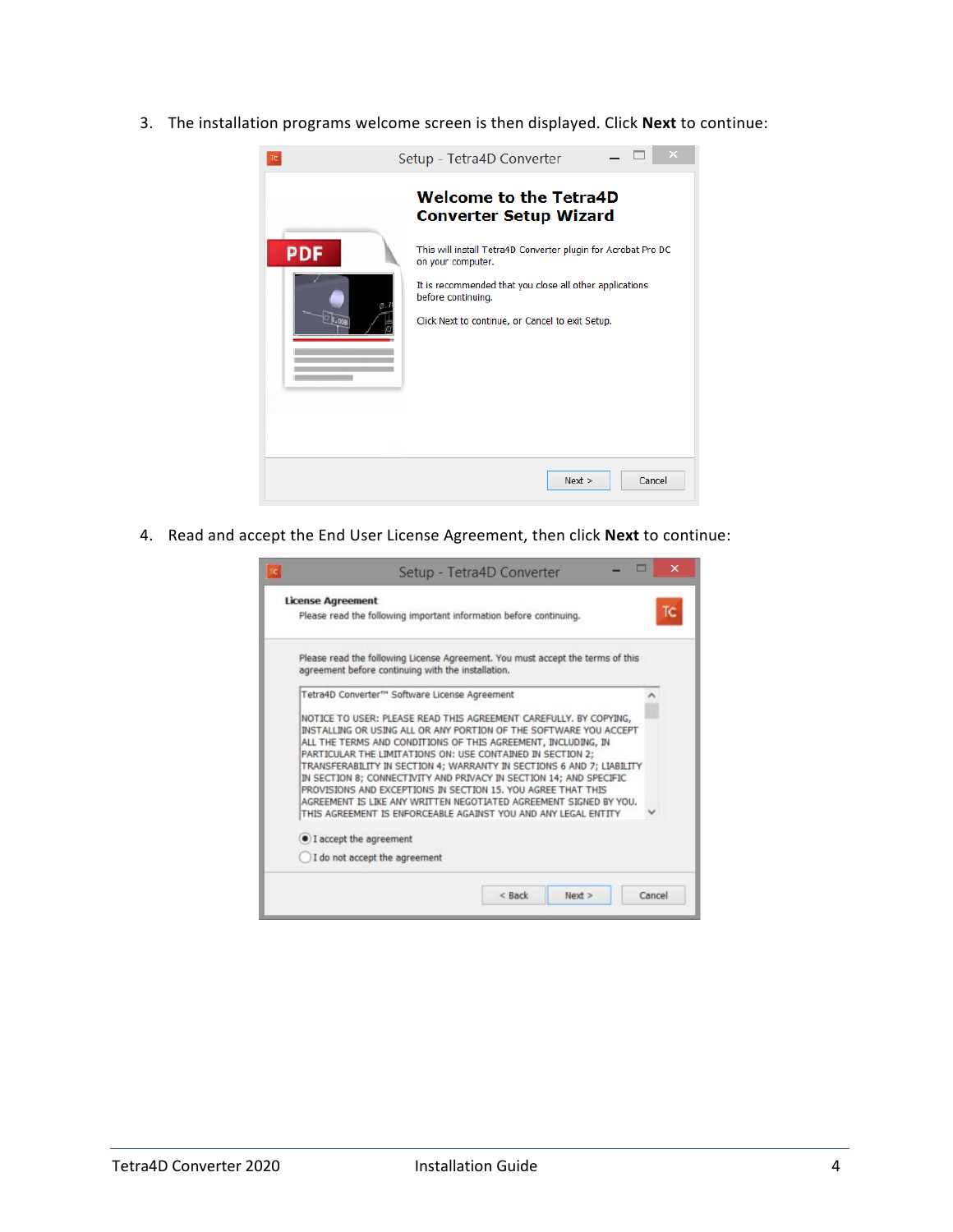5. Read the Customer Experience Improvement Program terms.

If you don't want to participate in this program, uncheck the check-box.

Then click **Next** to continue:

|                                                                         | servers located in EU and USA. | We are continually seeking to develop and enhance the products and services we<br>offer to our customers. To facilitate this process it is helpful for us to collect<br>information related to how customers use our software. By installing and using our<br>products, you are agreeing to participate in our CEIP (Customer Experience<br>Improvement Program) whereby you are granting us permission to collect, maintain,<br>process and use analytics data related to your use of our Software. All the data we<br>collect is anonymous and we do not store any IP addresses or personally identifiable<br>information. For the purpose of the CEIP, we may rely on third party analytics<br>services to collect and process this data and such data is stored and processed on |  |
|-------------------------------------------------------------------------|--------------------------------|--------------------------------------------------------------------------------------------------------------------------------------------------------------------------------------------------------------------------------------------------------------------------------------------------------------------------------------------------------------------------------------------------------------------------------------------------------------------------------------------------------------------------------------------------------------------------------------------------------------------------------------------------------------------------------------------------------------------------------------------------------------------------------------|--|
| I accept to participate to the Customer Experience Improvement Program. |                                |                                                                                                                                                                                                                                                                                                                                                                                                                                                                                                                                                                                                                                                                                                                                                                                      |  |

6. Enter your user information (optional), then click **Next** to continue:

| $\times$<br>Setup - Tetra4D Converter<br>$\mathsf{T}\mathsf{C}$                     |
|-------------------------------------------------------------------------------------|
| <b>User Information</b><br>$\mathsf{T}\mathsf{C}$<br>Please enter your information. |
| User Name:                                                                          |
| Organization:                                                                       |
|                                                                                     |
|                                                                                     |
|                                                                                     |
|                                                                                     |
| Cancel<br>$<$ Back<br>Next                                                          |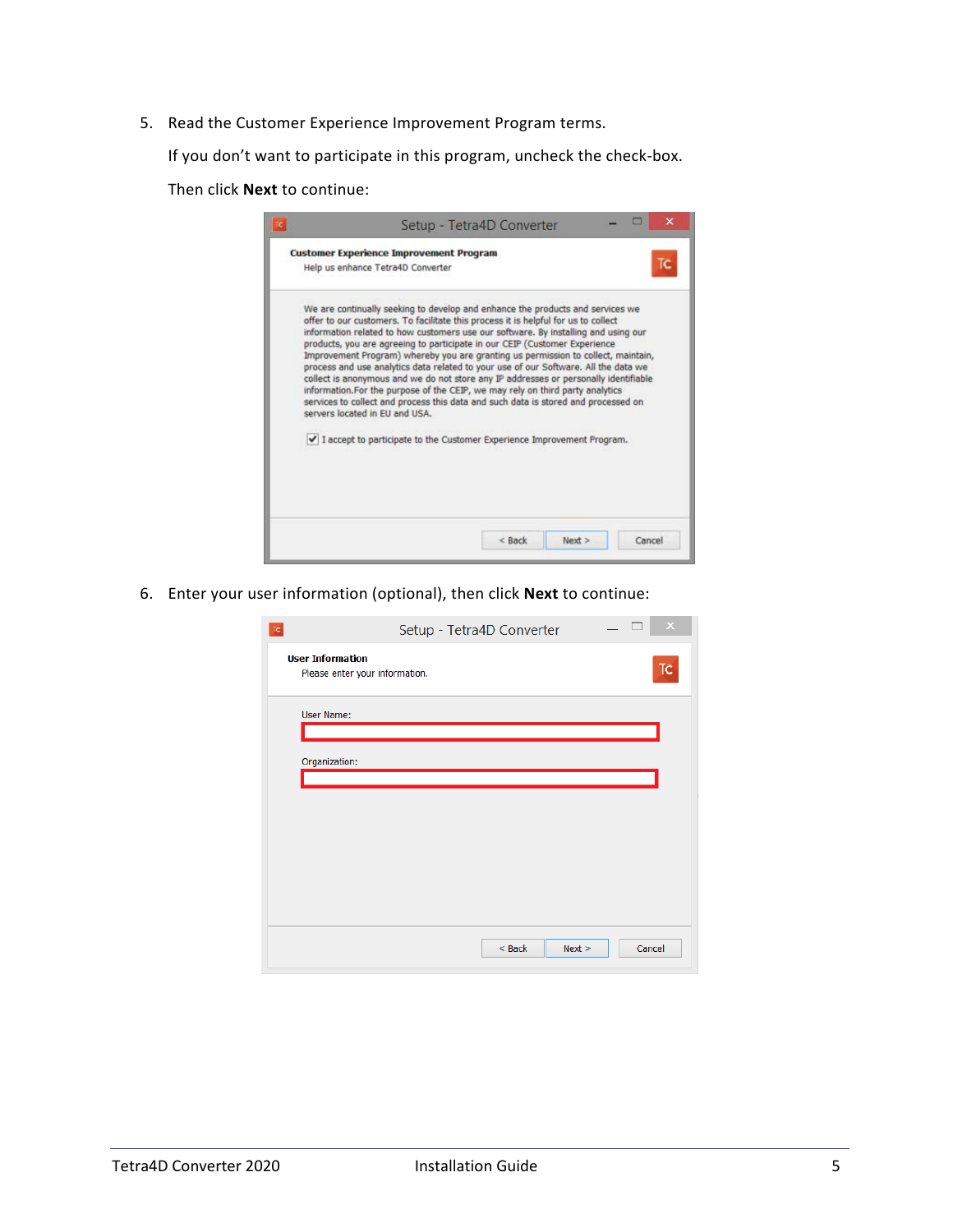7. Finally, review the installation information and click **Install**:

| Setup - Tetra4D Converter                                                                                                              |
|----------------------------------------------------------------------------------------------------------------------------------------|
| <b>Ready to Install</b><br>TC<br>Setup is now ready to begin installing Tetra4D Converter on your computer.                            |
| Click Install to continue with the installation, or click Back if you want to review or<br>change any settings.                        |
| User information:<br>support@tetra4d.com<br>Tetra4D<br><b>Destination location:</b><br>C:\Program Files (x86)\Adobe\Acrobat DC\Acrobat |
| $\lt$                                                                                                                                  |
| $<$ Back<br><b>Install</b><br>Cancel                                                                                                   |

After the installation is complete, the installer may notify you that a system restart is necessary in order to fully complete the installation process. If the following dialog box is displayed, please make sure that you restart your computer before trying to run the Tetra4D Converter for the first time:

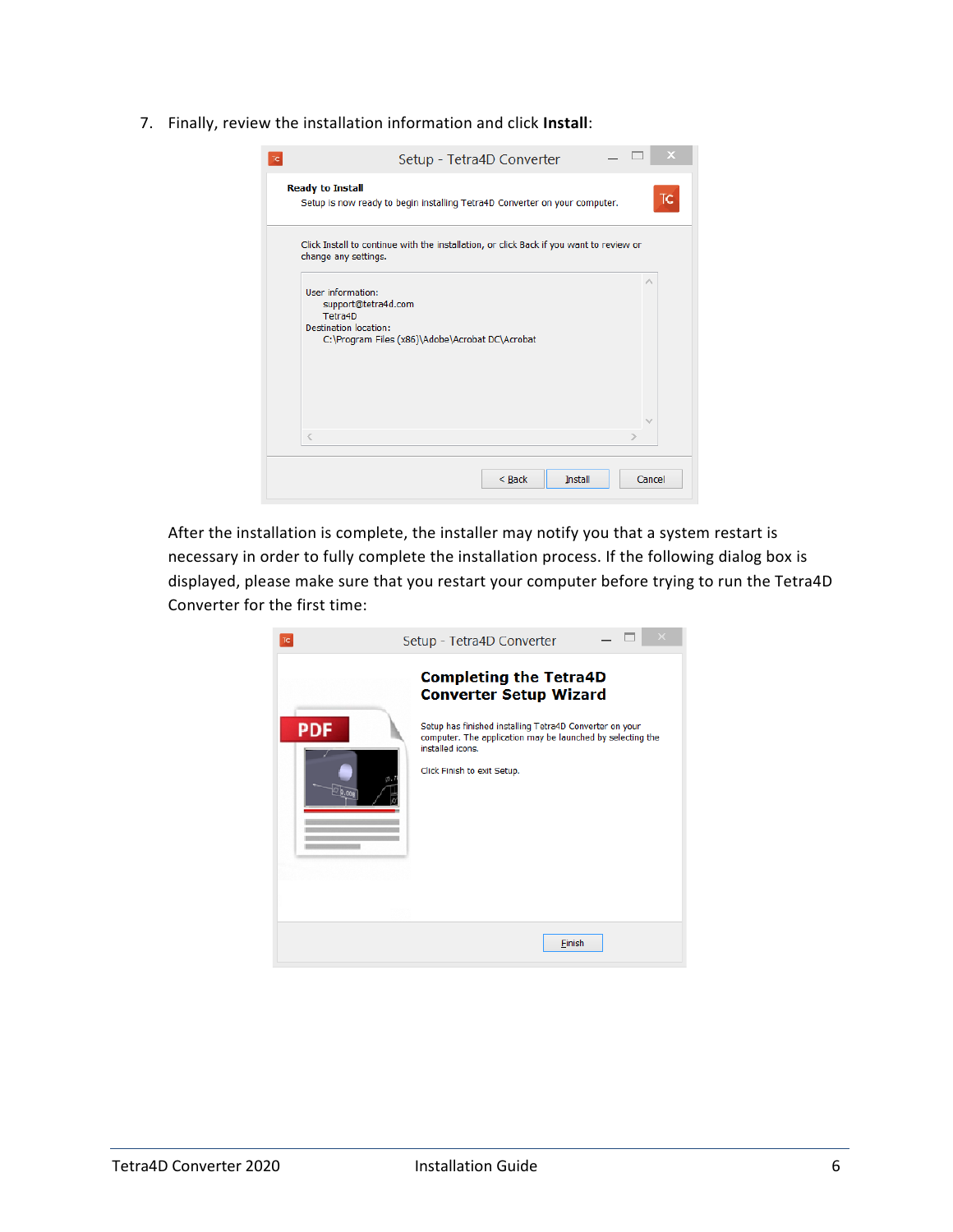#### <span id="page-6-0"></span>**Running Tetra4D Converter**

To run Tetra4D Converter, please go to your start menu and launch Acrobat Pro. When you first launch Acrobat Pro after installing Tetra4D Converter, you will see the following dialog box until your license has been activated.

| Tetra4D Converter                                                                                                                                          | $\overline{\mathsf{x}}$        |
|------------------------------------------------------------------------------------------------------------------------------------------------------------|--------------------------------|
| Thank you for evaluating this fully featured version of Tetra4D Converter. Your trial period<br>will expire in 28 Days. Would you like to purchase a copy? |                                |
| Continue Trial<br><b>Buy Now</b>                                                                                                                           | I already have a serial number |

Tetra4D Converter starts automatically in a trial mode, with a 28 days duration.

- Select the **Buy Now** button to go to the Tetra4D web store to purchase licenses of the Tetra4D Converter.
- Select the **Continue Trial** button to run in trial mode. The Tetra4D Converter will run in trial mode for 28 days after installation.
- You should receive an email from tetra4d.com when you purchase Tetra4D Converter with your serial number/license key and a link to the installation setup. These can also be found in your [Customer Portal.](https://checkout.na1.netsuite.com/app/center/nlvisitor.nl/c.1268810/sc.6/.f) To activate your license, select the **I already have a serial number** button and enter your serial number in the activation window. Detailed activation instructions can be found on the next page of this document.

If you are unsure what your license status is or just need help in general, please a support request by going to [www.tetra4d.com/support](http://www.tetra4d.com/support) or by accessing your [Customer portal.](https://checkout.na1.netsuite.com/app/center/nlvisitor.nl/c.1268810/sc.6/.f)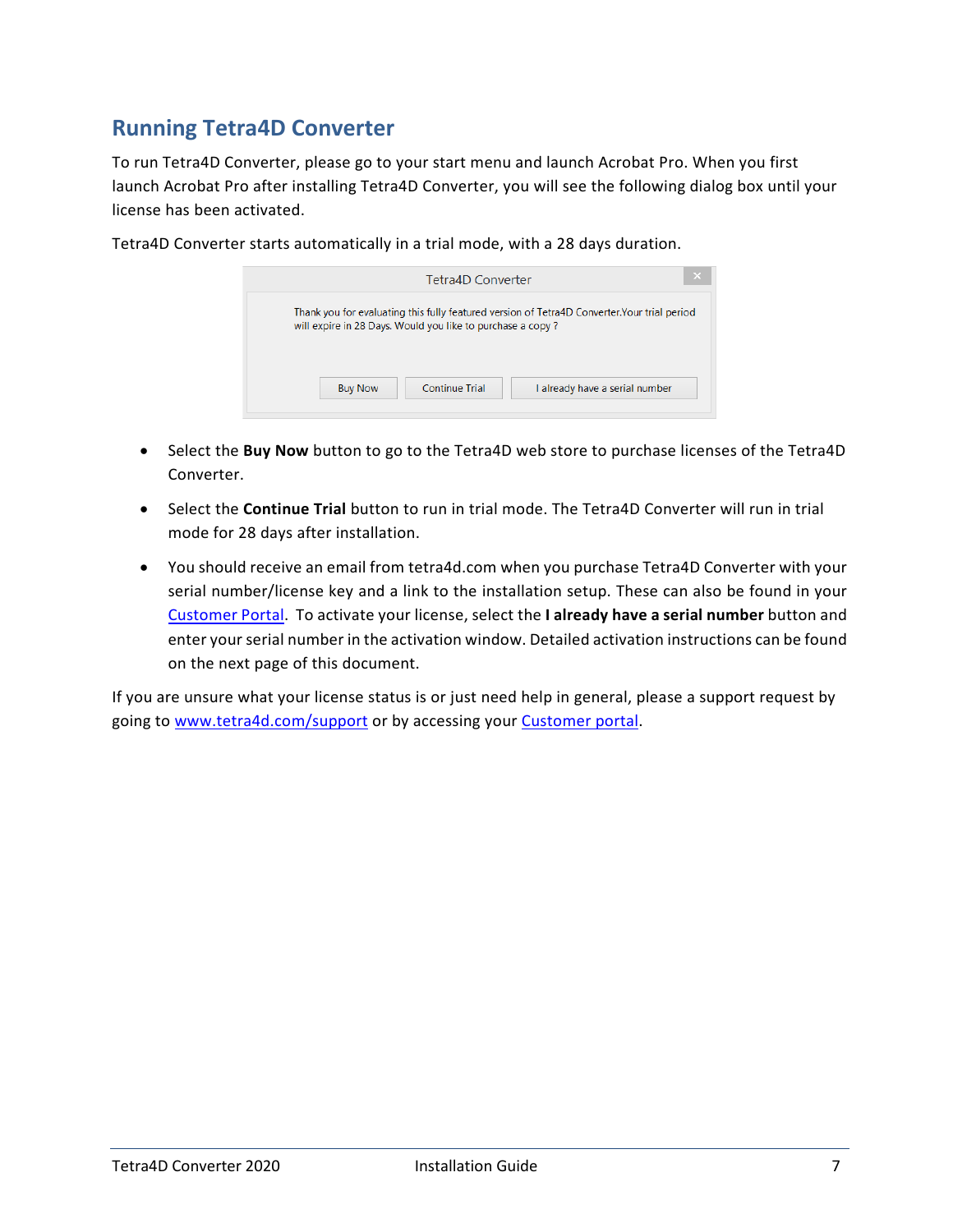#### <span id="page-7-0"></span>**License Activation**

*The Tetra4D Converter licensing system makes it possible to activate your license without contacting Tetra4D support.*

In order to adapt to various situations, Tetra4D Converter provides different ways to activate a license on a computer:

- Online activation (computer connected to the Internet)
	- o Activation can be performed
		- **From the Product status** dialog box,
		- From the top menu: **Tetra4D Converter > License manager**.
- Offline activation (computer not connected to the Internet)
	- o Activation can be performed from the top menu Tetra4D Converter > License manager

#### <span id="page-7-1"></span>**License activation: Online**

To access the online activation dialog:

• Start Acrobat Pro, and select **I already have a serial number** in the Tetra4D Converter status dialog

|                                                            | Tetra4D Converter     |                                                                                              | $\times$ |
|------------------------------------------------------------|-----------------------|----------------------------------------------------------------------------------------------|----------|
| will expire in 28 Days. Would you like to purchase a copy? |                       | Thank you for evaluating this fully featured version of Tetra4D Converter. Your trial period |          |
| <b>Buy Now</b>                                             | <b>Continue Trial</b> | I already have a serial number                                                               |          |

• Or if you are already working in Acrobat, click on the top menu **Tetra4D Converter > About Tetra4D Converter** to access to the Tetra4D Converter status dialog, and then select **I already have a serial number**.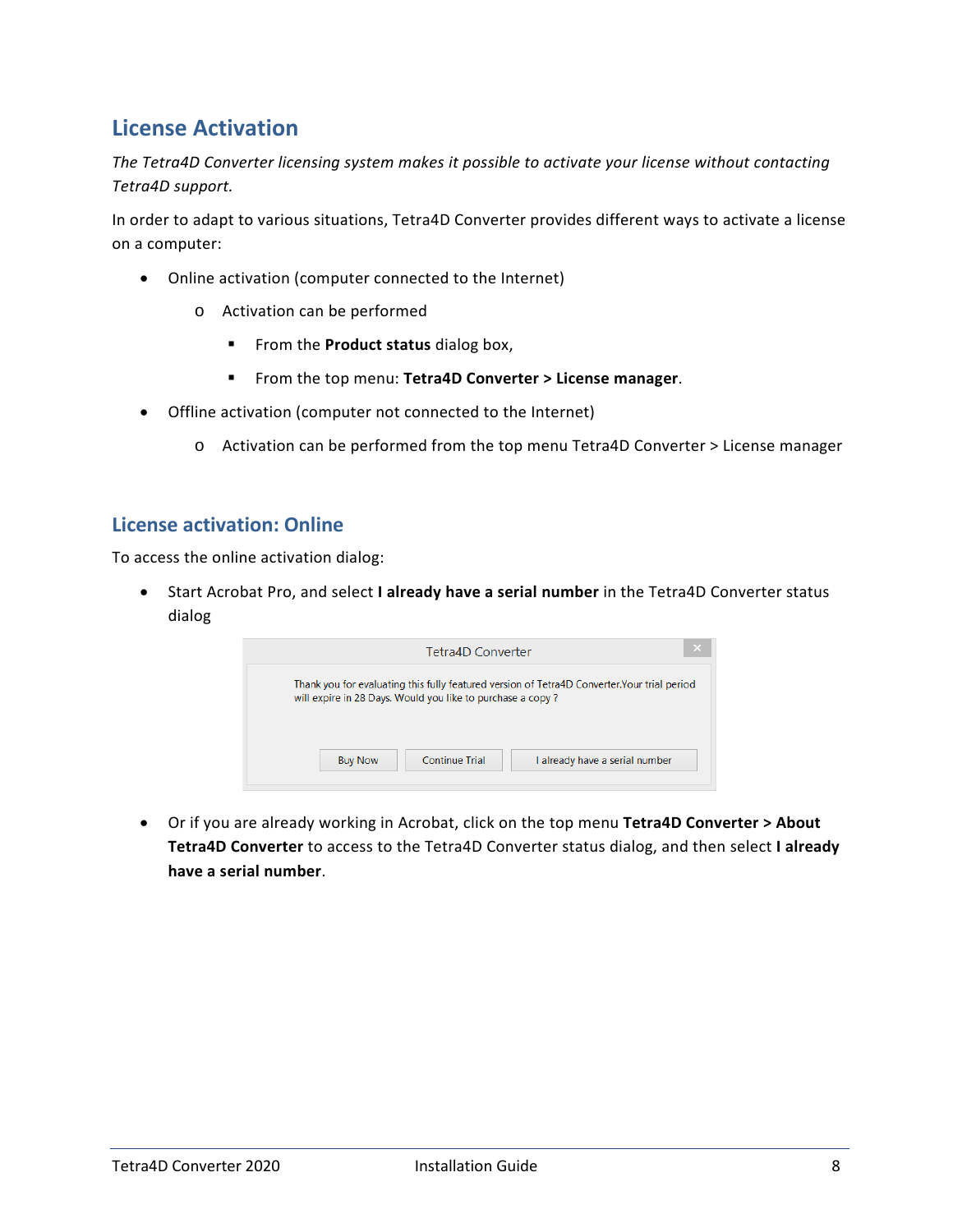• In the Tetra4D Converter license dialog, enter your serial number

|     | <b>Tetra4D Converter License</b>                                                                                                                                           |        |
|-----|----------------------------------------------------------------------------------------------------------------------------------------------------------------------------|--------|
| TC. | Activate Tetra4D Converter<br>Your version of Tetra4D Converter is not yet activated.<br>In order to activate it, please enter your serial number below.<br>Serial Number: |        |
|     | <b>OK</b>                                                                                                                                                                  | Cancel |

Remark:

The serial number should look like: XXXXXXX-XXXXXXXXXX-XXXXXXX-XXXXX

• Click OK to validate

*Note:*

*At this stage, an internet connection is required for the license to be activated.*

• If the activation is successful, the following message confirming the activation will be displayed.

| <b>Tetra4D Converter</b>         |    |
|----------------------------------|----|
| License successfully registered. |    |
|                                  | OK |

- Press Ok to close the dialog box.
- If the activation is not successful, a dialog box will be displayed with a message indicating what the specific problem is (such as **Invalid serial number** or **Invalid license**):

|                  | <b>Tetra4D Converter</b> |
|------------------|--------------------------|
| Invalid license. |                          |
|                  | OK                       |

In such a case, please follow the **Offline activation process** instructions.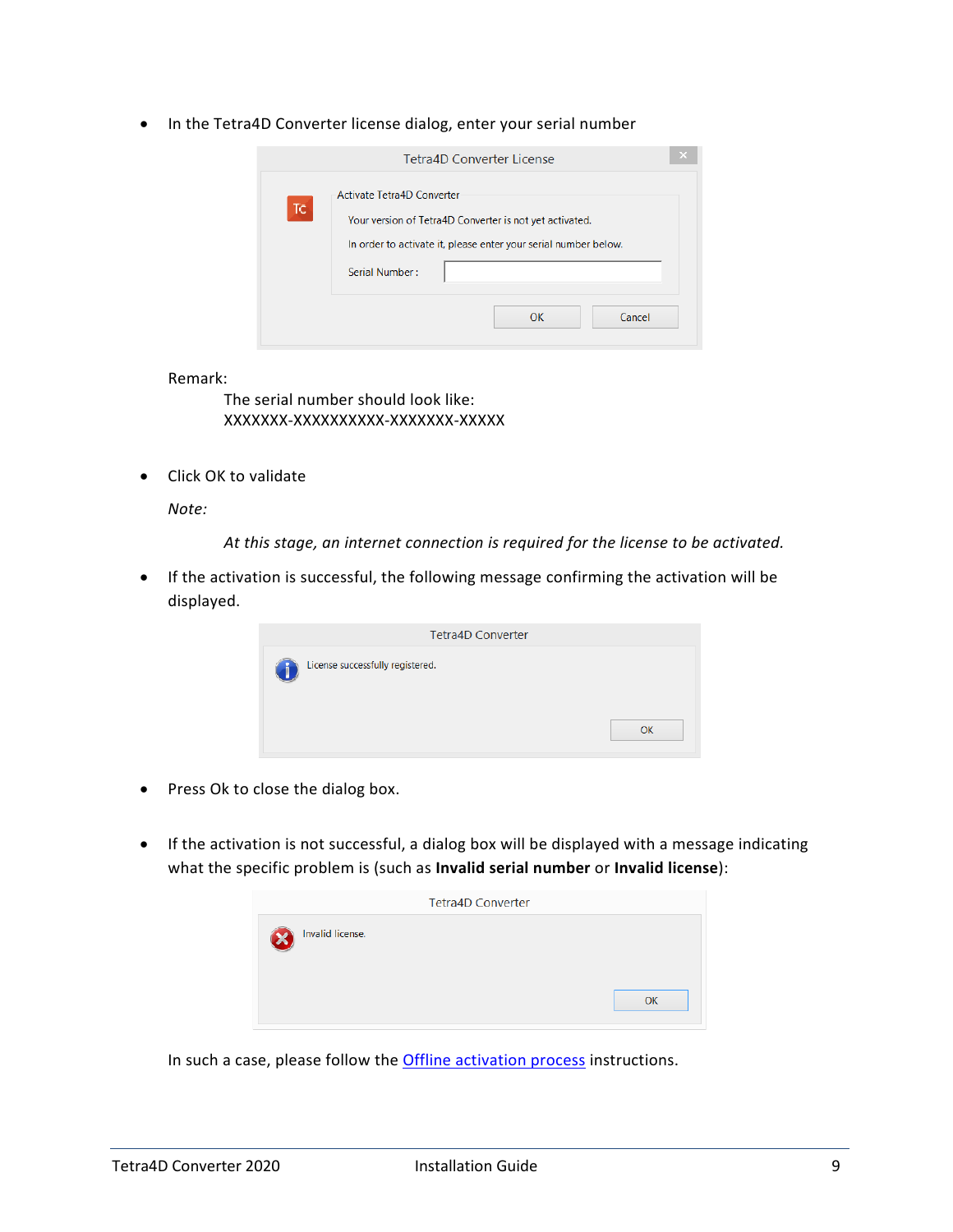#### <span id="page-9-0"></span>**License Activation: Offline**

To access to the offline activation dialog:

- Start Acrobat Pro
- Click on the top menu **Tetra4D Converter > License Manager** to access to the Tetra4D License Manager

| 6                   | Registered products will appear in the list below. To license a product, select it<br>in the list below and click the Activate button. You will need your serial number to<br>activate the product.<br>Activation requires an active connection to the Internet. If no Internet connection is available,<br>you can activate using the offline mode. This will create a license request file that you will need<br>to send to support in order to receive a license activation file. |                           |         |                     |
|---------------------|--------------------------------------------------------------------------------------------------------------------------------------------------------------------------------------------------------------------------------------------------------------------------------------------------------------------------------------------------------------------------------------------------------------------------------------------------------------------------------------|---------------------------|---------|---------------------|
| <b>Product Name</b> | Serial Number                                                                                                                                                                                                                                                                                                                                                                                                                                                                        | <b>Status</b>             | Version | Activate            |
| Tetra4D Converter   |                                                                                                                                                                                                                                                                                                                                                                                                                                                                                      | Trial - 28 Days Remaining | 2015    | Import License File |
|                     |                                                                                                                                                                                                                                                                                                                                                                                                                                                                                      |                           |         |                     |
|                     |                                                                                                                                                                                                                                                                                                                                                                                                                                                                                      |                           |         | Deactivate          |

*Note:*

- *The Tetra4D License Manager tool lists:*
	- o *The installed Tetra4D products*
	- o *The Serial number currently used for each product*
		- *Your serial number if the product has been activated*
		- *A generic "trial" serial number if the product is in trial mode*
	- o *The status of each product (Trial mode, registered…)*
	- o *The version of each product*
- Select the **Tetra4D Converter** product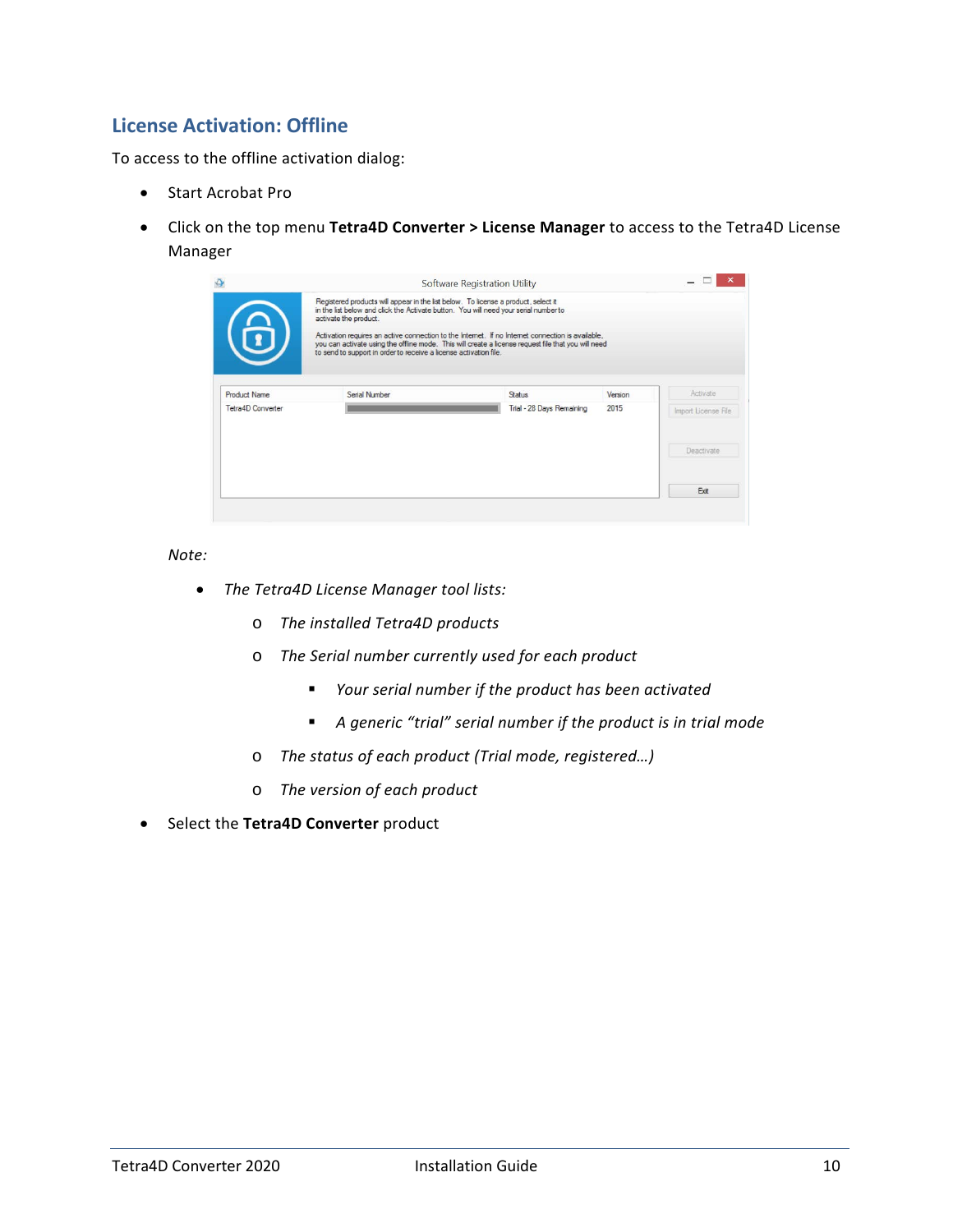• Click on **Activate**

| 6                                               | Registered products will appear in the list below. To license a product, select it<br>in the list below and click the Activate button. You will need your serial number to<br>activate the product.<br>to send to support in order to receive a license activation file. | Activation requires an active connection to the Internet. If no Internet connection is available.<br>you can activate using the offline mode. This will create a license request file that you will need |                 |                                 |
|-------------------------------------------------|--------------------------------------------------------------------------------------------------------------------------------------------------------------------------------------------------------------------------------------------------------------------------|----------------------------------------------------------------------------------------------------------------------------------------------------------------------------------------------------------|-----------------|---------------------------------|
| <b>Product Name</b><br><b>Tetra4D Converter</b> | Serial Number                                                                                                                                                                                                                                                            | Status<br>Trial - 28 Days Remaining                                                                                                                                                                      | Version<br>2015 | Activate<br>Import License File |
|                                                 |                                                                                                                                                                                                                                                                          |                                                                                                                                                                                                          |                 | Deactivate                      |
|                                                 |                                                                                                                                                                                                                                                                          |                                                                                                                                                                                                          |                 |                                 |

• Input your serial number

| <b>Enter Serial Number</b>                  |
|---------------------------------------------|
| Enter your serial number below to activate. |
| Activate Online   Activate Offline          |

- Click on **Activate Offline**
- Save the "Offline\_activation\_ XXXXXXX-XXXXXXXXXX-XXXXXX-XXXXX \_macAddress.req" file generated by the license manager

| $\blacktriangleright$                                                                                         |                           | Save a license request           | $\times$      |
|---------------------------------------------------------------------------------------------------------------|---------------------------|----------------------------------|---------------|
| $(\Rightarrow)$<br>$(\Leftarrow)$                                                                             | This PC > Downloads<br>b. | Search Downloads<br>۹<br>Ċ<br>v. |               |
| Organize v                                                                                                    | New folder                | 988 ▼                            | $\circ$       |
| Favorites<br>₩<br>Desktop<br>Downloads<br>lh.<br>Recent places<br>This PC<br>Desktop<br>н<br><b>Documents</b> | ×<br>Name                 | Date modified<br>Type            | <b>Size</b>   |
| <b>Downloads</b>                                                                                              | $\vee$ <                  |                                  | $\rightarrow$ |
| File name:                                                                                                    | license.req               |                                  | v             |
| Save as type:                                                                                                 |                           |                                  | $\checkmark$  |
| <b>Hide Folders</b>                                                                                           |                           | Save<br>Cancel                   | a.            |

• Send the "Offline\_activation\_ XXXXXXX-XXXXXXXXXX-XXXXXXX-XXXXX \_macAddress.req" file to [support@tetra4d.com](mailto:support@tetra4d.com)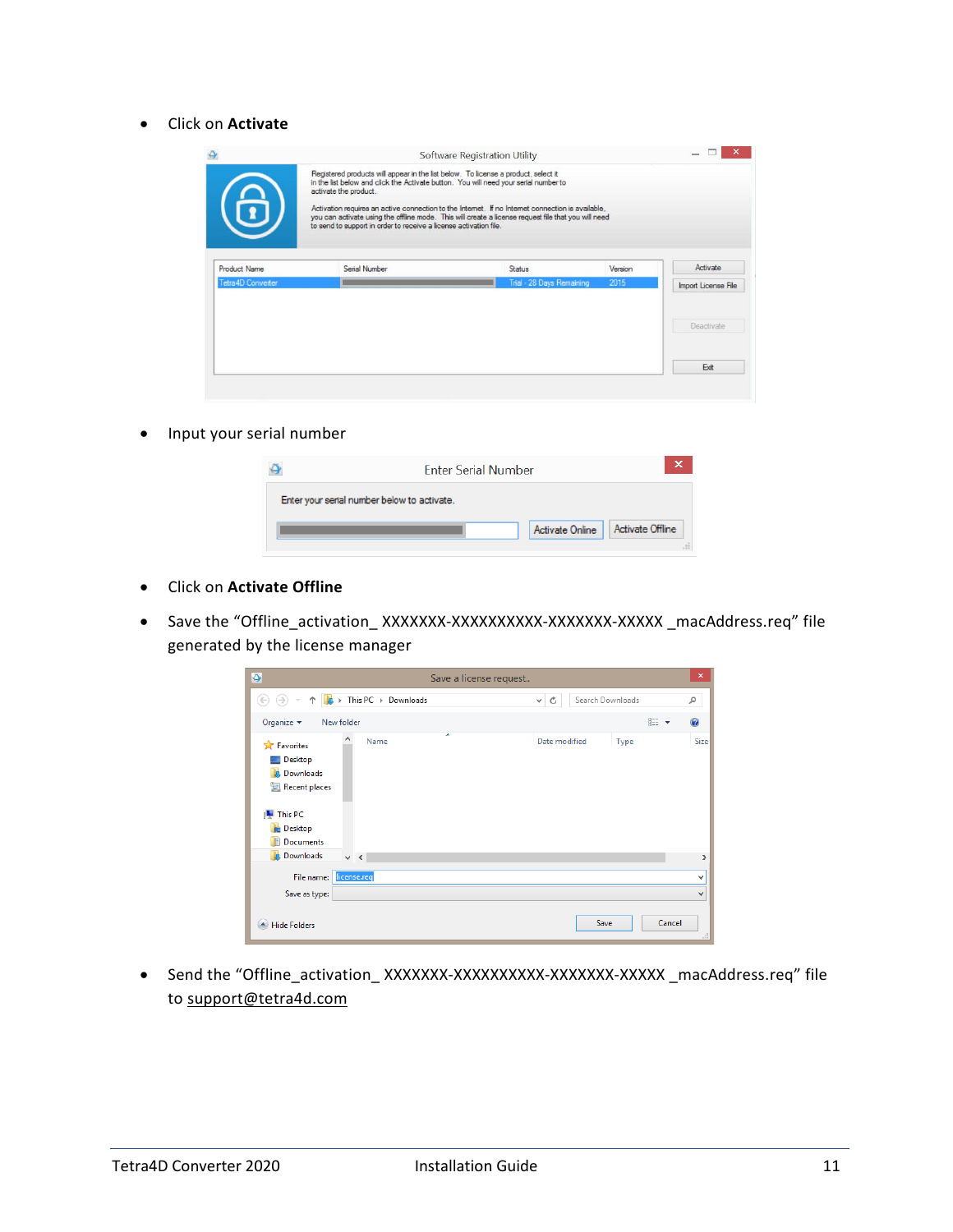• Our support staff will send a license file corresponding to the computer from which you issued the activation request.

Remark:

- o The file you will receive will be named as shown below:
	- XXXXXXX-XXXXXXXXXX-XXXXXXX-XXXXX \_macAddress
- Start Acrobat Pro
- Click on the top menu **Tetra4D Converter > License Manager** to access to the Tetra4D License manager

|                     | Registered products will appear in the list below. To license a product, select it<br>in the list below and click the Activate button. You will need your serial number to<br>activate the product.<br>Activation requires an active connection to the Internet. If no Internet connection is available,<br>you can activate using the offline mode. This will create a license request file that you will need<br>to send to support in order to receive a license activation file. |                           |         |                     |
|---------------------|--------------------------------------------------------------------------------------------------------------------------------------------------------------------------------------------------------------------------------------------------------------------------------------------------------------------------------------------------------------------------------------------------------------------------------------------------------------------------------------|---------------------------|---------|---------------------|
| <b>Product Name</b> | Serial Number                                                                                                                                                                                                                                                                                                                                                                                                                                                                        | Status.                   | Version | Activate            |
| Tetra4D Converter   |                                                                                                                                                                                                                                                                                                                                                                                                                                                                                      | Trial - 28 Days Remaining | 2015    | Import License File |
|                     |                                                                                                                                                                                                                                                                                                                                                                                                                                                                                      |                           |         | <b>Deactivate</b>   |
|                     |                                                                                                                                                                                                                                                                                                                                                                                                                                                                                      |                           |         |                     |

- Select the product you want to register
- Click on **Import License File**

|                          | Registered products will appear in the list below. To license a product, select it<br>in the list below and click the Activate button. You will need your serial number to<br>activate the product. |                                                                                                                                                                                                          |         |                     |
|--------------------------|-----------------------------------------------------------------------------------------------------------------------------------------------------------------------------------------------------|----------------------------------------------------------------------------------------------------------------------------------------------------------------------------------------------------------|---------|---------------------|
| 6                        | to send to support in order to receive a license activation file.                                                                                                                                   | Activation requires an active connection to the Internet. If no Internet connection is available,<br>you can activate using the offline mode. This will create a license request file that you will need |         |                     |
| <b>Product Name</b>      | Serial Number                                                                                                                                                                                       | Status                                                                                                                                                                                                   | Version | Activate            |
| <b>Tetra4D Converter</b> |                                                                                                                                                                                                     | Trial - 28 Days Remaining                                                                                                                                                                                | 2015    | Import License File |
|                          |                                                                                                                                                                                                     |                                                                                                                                                                                                          |         | <b>Deactivate</b>   |
|                          |                                                                                                                                                                                                     |                                                                                                                                                                                                          |         |                     |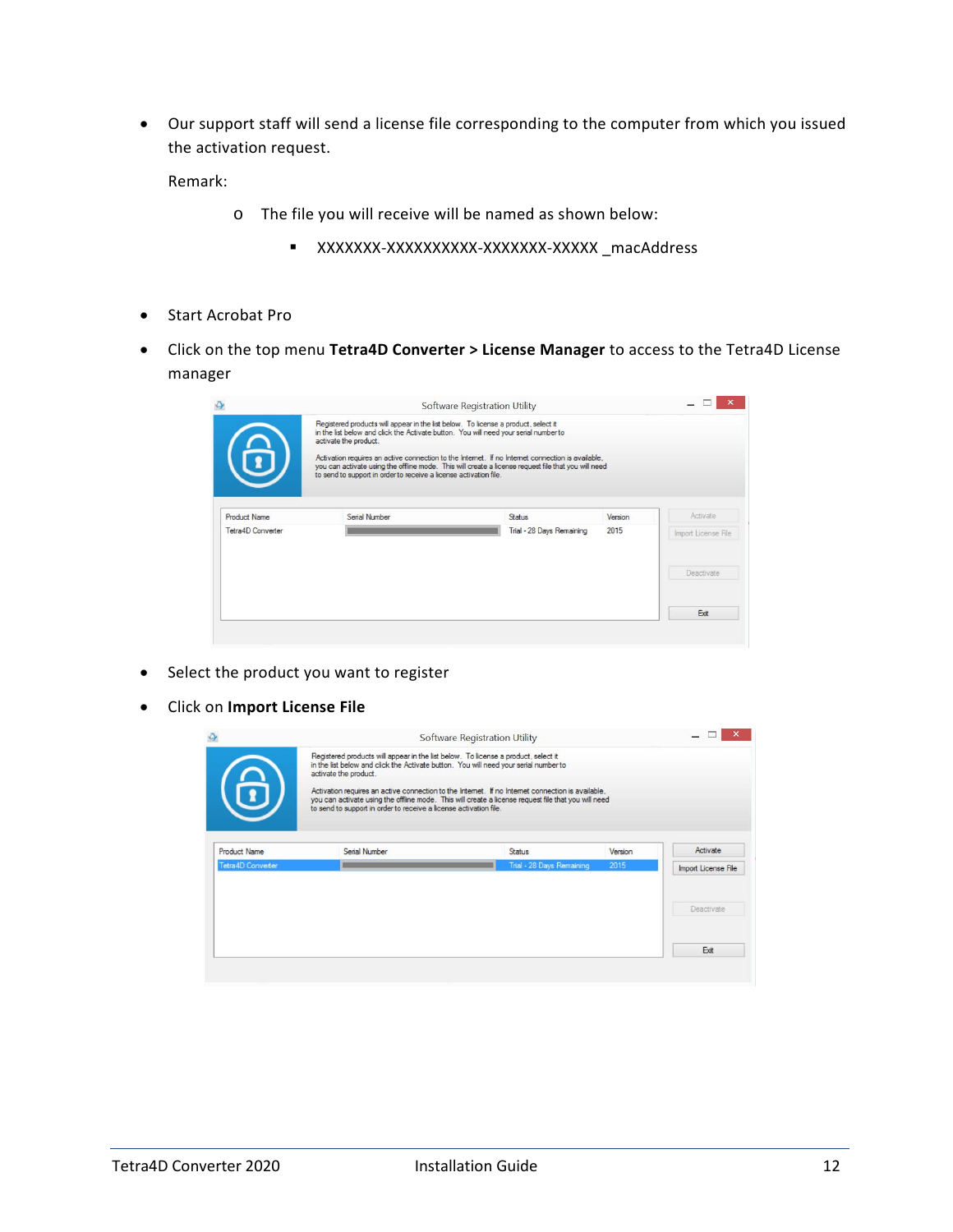• Select the ".license" file you received

| $\overline{\mathbf{Q}}$                                                                                           |                                 | Choose your license file                     | $\boldsymbol{\mathsf{x}}$                                                    |
|-------------------------------------------------------------------------------------------------------------------|---------------------------------|----------------------------------------------|------------------------------------------------------------------------------|
| $(\Leftarrow)$<br>$\Rightarrow$                                                                                   | This PC > Downloads<br>b.       | Ċ<br>$\checkmark$                            | Search Downloads<br>Q                                                        |
| Organize $\blacktriangledown$                                                                                     | New folder                      |                                              | <b>距</b><br>$\odot$<br>Ш                                                     |
| Desktop<br><b>Downloads</b><br><b>E</b> Recent places                                                             | ۰<br>۸<br>Name                  | Date modified<br>No items match your search. | Type<br>Size                                                                 |
| $\triangleright$ e Homegroup<br>⊿ I <sup>II</sup> III This PC                                                     |                                 |                                              |                                                                              |
| <b>Desktop</b><br>$\triangleright$<br><b>Documents</b><br>D<br><b>Downloads</b><br>$\triangleright$<br>Music<br>Ь |                                 |                                              |                                                                              |
| <b>STELLON</b>                                                                                                    | $\times$ $\times$<br>File name: | $\checkmark$                                 | $\rightarrow$<br><b>License File</b><br>$\checkmark$<br>Cancel<br>Open<br>J. |

• Click **OK** to activate your license

|                                          | Registered products will appear in the list below. To license a product, select it<br>in the list below and click the Activate button. You will need your serial number to<br>activate the product.<br>Activation requires an active connection to the Internet. If no Internet connection is available,<br>you can activate using the offline mode. This will create a license request file that you will need<br>to send to support in order to receive a license activation file. |        |                 |                                 |
|------------------------------------------|--------------------------------------------------------------------------------------------------------------------------------------------------------------------------------------------------------------------------------------------------------------------------------------------------------------------------------------------------------------------------------------------------------------------------------------------------------------------------------------|--------|-----------------|---------------------------------|
| <b>Product Name</b><br>Tetra4D Converter | Serial Number                                                                                                                                                                                                                                                                                                                                                                                                                                                                        | Status | Version<br>2015 | Activate<br>Import License File |
|                                          |                                                                                                                                                                                                                                                                                                                                                                                                                                                                                      |        |                 | Deactivate                      |
|                                          |                                                                                                                                                                                                                                                                                                                                                                                                                                                                                      |        |                 |                                 |

Remark:

A confirmation message is shown in the left bottom corner of the dialog box.

• Click **Exit** to close the window.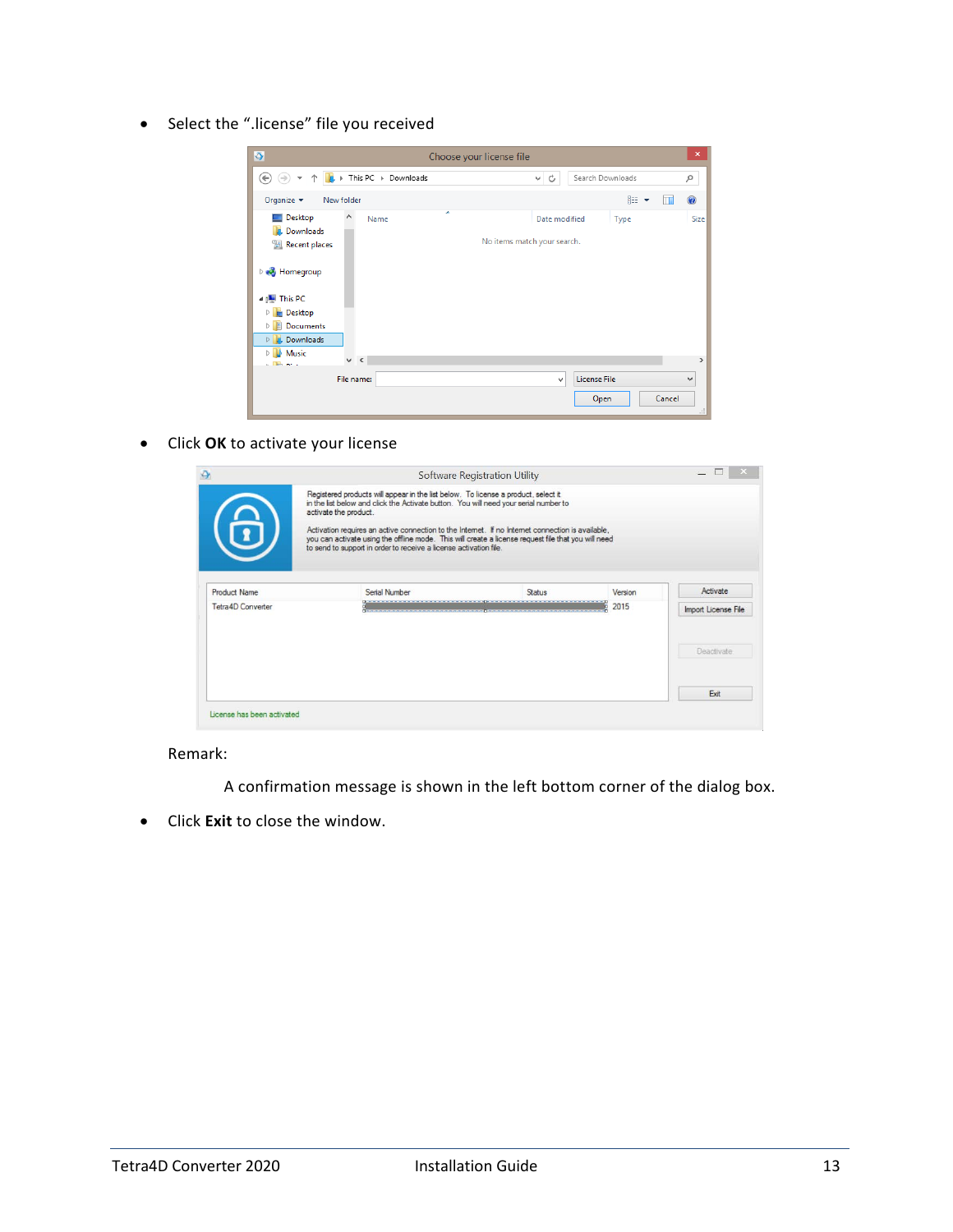#### <span id="page-13-0"></span>**Transfer of a license**

The below schema presents the process that must be followed to transfer a license from one computer to another one.

Remark:

If the computer where the product is licensed is no longer available (OS update, HDD failure, etc...), contact the support to execute the transfer.